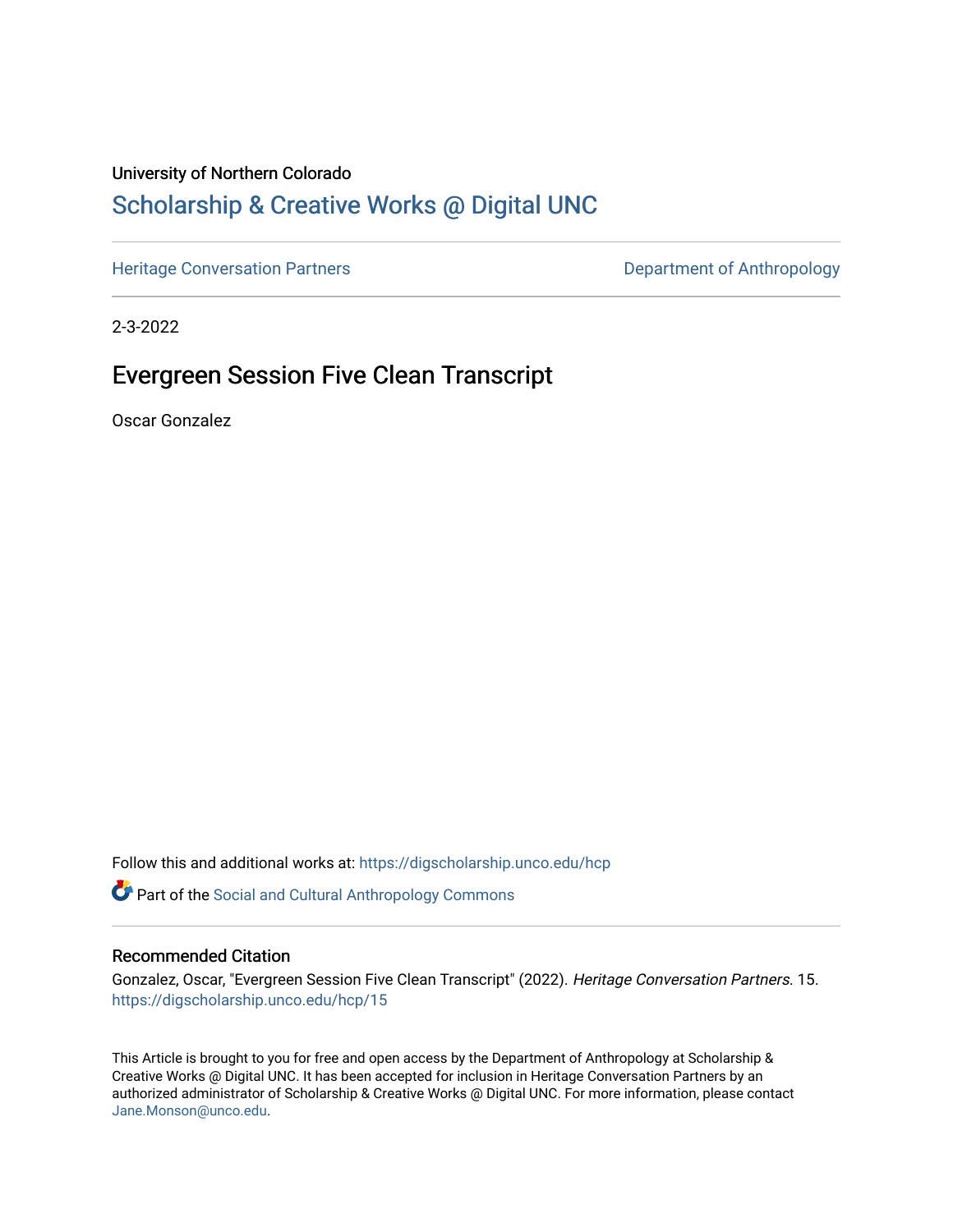March 2, 2022 ANT 300 class- Applied Anthropology University of Northern Colorado 11:00 AM - 12:15 PM

\* \* \* \* \*

INTERVIEWERS: Emily Dzhinenko, Miranda Bermudez

PARTICIPANTS: Oscar Gonzalez

Transcript:

Captioning Provided by:

Partners Interpreting

[www.partnersinterpreting.com](https://usc-word-edit.officeapps.live.com/we/www.partnersinterpreting.com)

508-699-1477 (V)

508-809-4894 (VP)

\* \* \* \* \*

This text, document, or file is based on live transcription. Communication Access Realtime Translation (CART), captioning and/or live transcription are provided in order to facilitate communication accessibility and may not be a totally verbatim record of the proceedings. This text, document, or file is not to be distributed or used in any way that may violate copyright law.

\* \* \* \* \*

(Captions provided by a live Captioner.)

12:57 PM (ET)

CAPTIONER: Standing by.

EMILY: Okay. Katie will not be able to make it and I don't think Emiliano will be either. I think it is the two of us. And Oscar and Liner. I cannot hear you.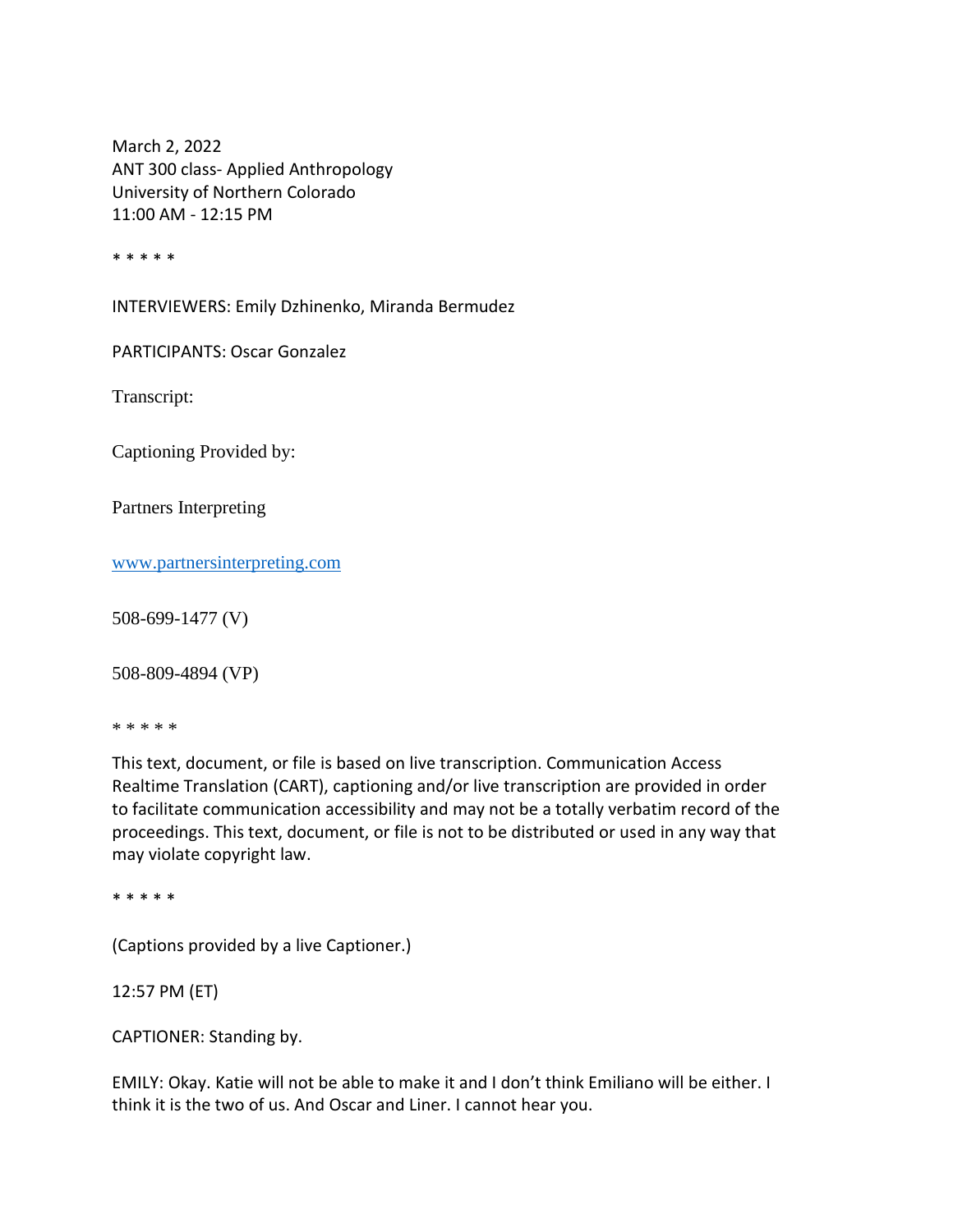MIRANDA: You can?

EMILY: Yes. Do you have access to the questions for this week?

MIRANDA: Just my keypad, but yes, I have them.

EMILY: All right. I think Liner would like this topic.

OSCAR: Hi Emily. Hi, Miranda. I think Liner will not be with us because she has a problem with her cell phone. [Laughter]

MIRANDA: That is funny? She cannot make it either.

OSCAR: Right now, she is traveling to Glenwood Springs or something like that. She was -- her birthday was last week. She decided to have fun. But she said it is not the problem of connection, but she doesn't have battery for her cell phone. That is why.

EMILY: Miranda, do you know if it will be looked down upon if we did next week's topic instead? I mean week six instead of week five.

MIRANDA: Can you hear me?

EMILY: I can now.

MIRANDA: I was thinking the same thing. Can you pull it up? I cannot. I only have this week's topic.

EMILY: I can. I will copy the questions into the chat.

MIRANDA: Okay. Sorry. I am limited too, Oscar, because I don't have a cell phone. I lost my cell phone this past weekend. So, I am working off my iPad, my laptop, trying to figure everything out.

OSCAR: But if you want, we can do this next week. For me it is no problem. I have a meeting. And I can go to work right now. But if you want, we can do this session next week.

EMILY: I am okay with continuing it now.

OSCAR: Okay, perfect.

EMILY: And if Miranda is having issues, that is up to you.

OSCAR: Okay.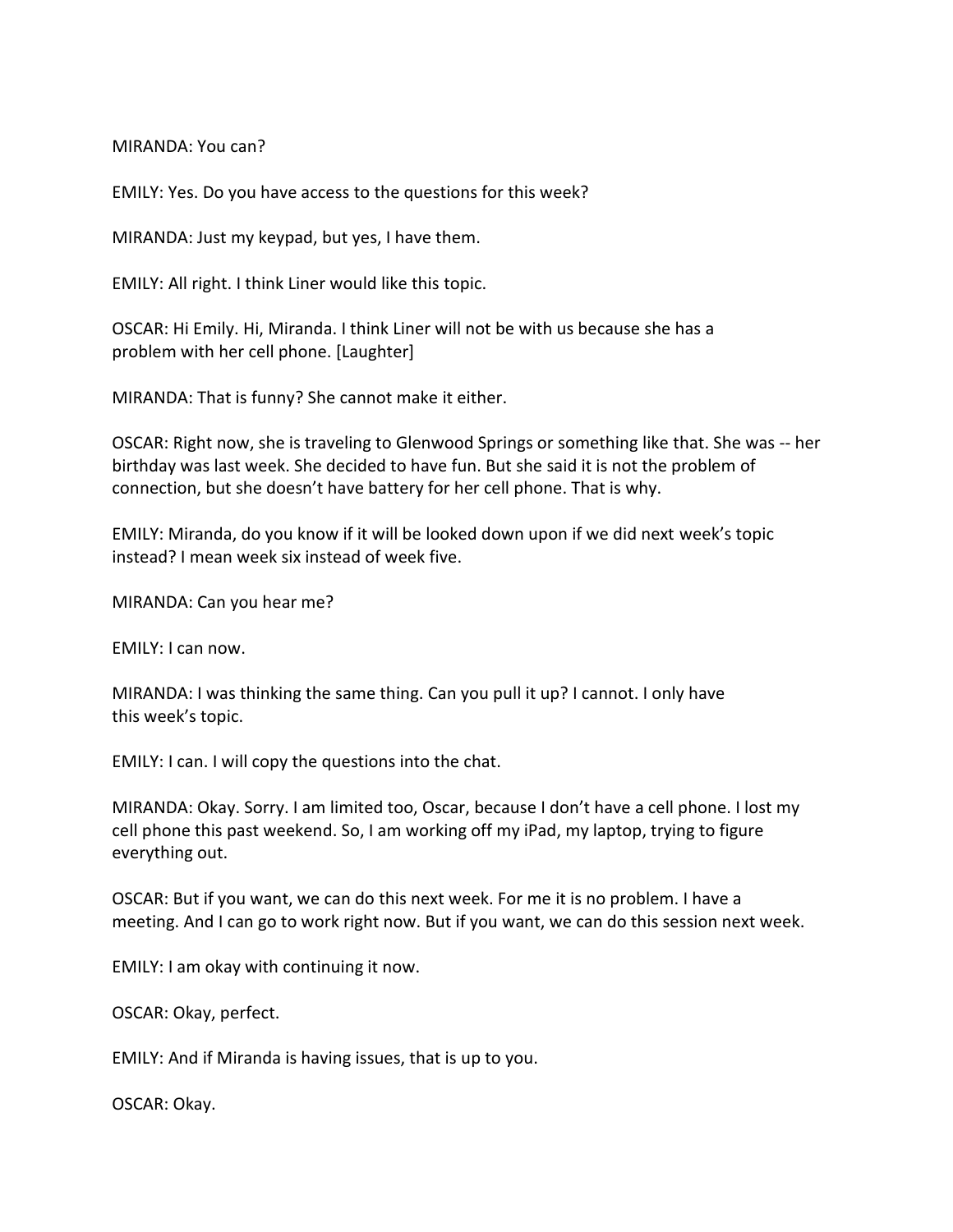EMILY: So, this week we are going to be talking about work.

MIRANDA: I am having such bad issues with my microphone. We will do a quick little chat about work and then Oscar, you can go to your meeting. In the next week we will talk about health and food. Is that cool?

EMILY: So, I guess the question that I would like to ask first is what kind of work did you do in your country before coming to the US? You said you had 4 degrees. What were they in?

OSCAR: I worked for a company from England in Netherlands, and they have a gas station that is here and many other businesses. And I was a commercial manager for Latin America for 20 years there. So, it was an amazing experience for me because I am autistic. And they found that problem in me and they gave me a treatment and they helped me to be more social. Because my brain works very well for many other things. But they paid for me 10 years treatment. So, for me it was the best thing that could happen in my life because they helped me to be more social and be—develop some things for me that are really difficult. For example, I don't like to be with people. I used to be happy that I am alone. But then I can talk with the people like I am doing right now. But that was a lot of years ago. And so a commercial manager, you have to document people. You have to make some business proposals and many other things like that. And so, for me I think I was 22 years old—no I was 21 years old when I started working with them. And I have a really good experience working with high-quality professionals in that company. We are just like 40 people in Latin America. And I was the leader. Like at the end of my job there, I was like the leader for the whole team. And I use to solve a lot of fuel problems, related problems in that industry. And every country has -- like I don't work in the US because US has another market. But in South America I would have a huge market in Venezuela, while Venezuela was not leading for Chavez, and then Chile is a big market too. Argentina, Brazil was even stronger business there. For me it was an amazing experience working with a lot of people, a lot of mix, a lot of cultures, to understand the way that they think, their own culture, their food, and their traditions. So, in the Caribbean, for example for me it was really strange -- I used to work, if I needed to work on weekends, I would. It is no problem for me. It is my culture and they used to do that in Latin America all the time. But I was in Jamaica, and they have many things to do -- and a few time to do the agenda. So, I ask them if we could have a meeting on Saturday morning. And there were 10 people working with me and eight people left the company because I decided to have a meeting on Saturday. It was like an insult for them to work on Saturday. It was something about the culture that they have what they don't work. So, it is like don't worry, be happy. *(Laughter) (Reference to Bobby McFerrin-Don't Worry Be Happy)* And that is part of the experiences that I've had. It was amazing. I understand that we have many differences.

MIRANDA: I remember you talking about being able to travel a lot because of work. And that is a really cool experience! So would you say that you enjoy, you pride yourself in hard work?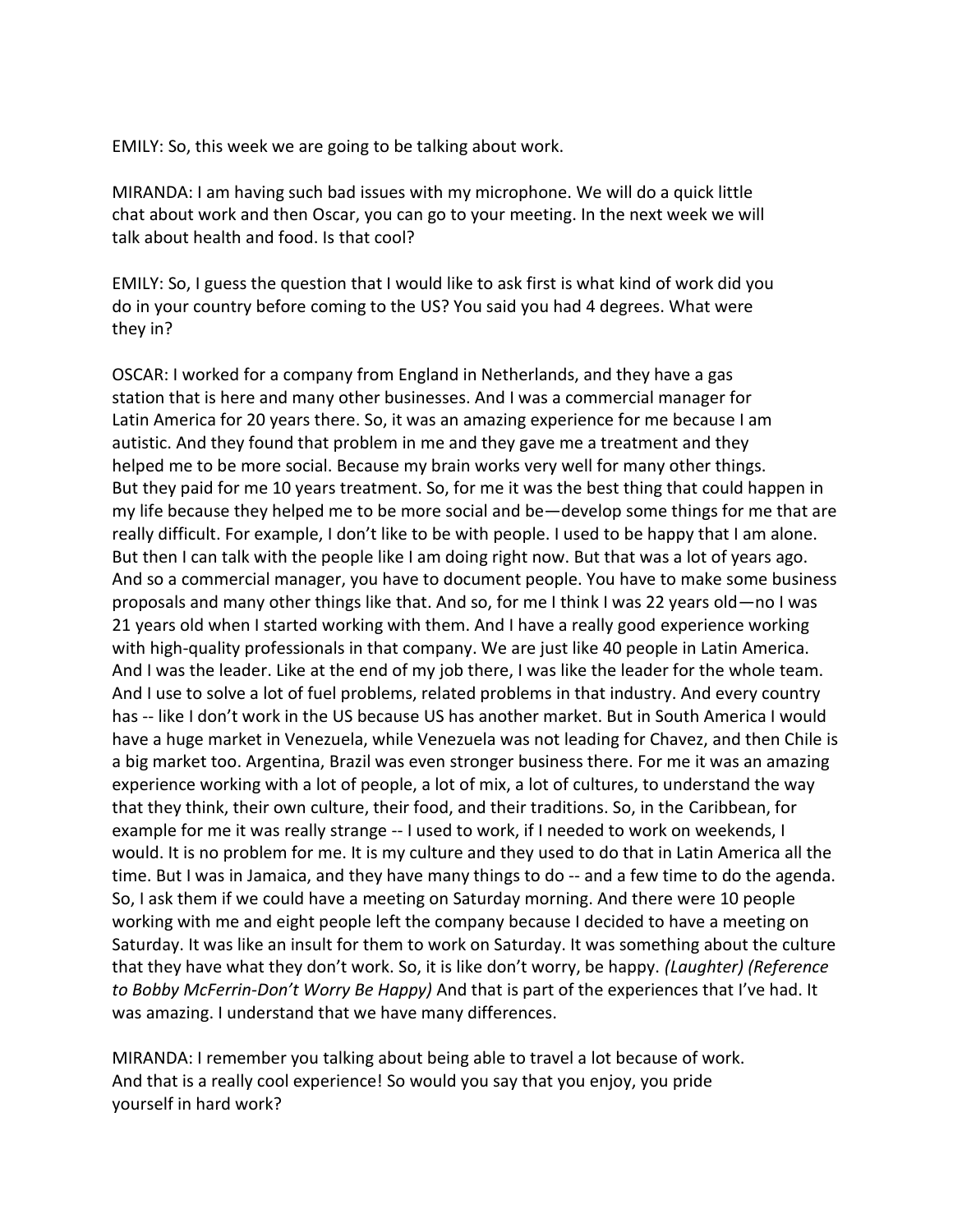OSCAR: Yeah. For me it is amazing to be traveling. I used to enjoy to be alone a lot of times. For example, I used to travel on Monday and then come back home on Friday. So, this week, for example I was in Chile and then the next week I have to go to Columbia and the next week I have to travel to the Caribbean. When I transferred to the Caribbean I would go a couple of days to Jamaica and then like a couple of days in Tobago, and it is funny for me. I enjoy traveling and I would travel a lot. And so, I used to eat in nice restaurants. And I enjoyed having a good time alone in my hotel room. But when you come back to your home it is not easy because I wanted to stay home on weekends and all the people in my family in the house want to go out. But I was tired, and I don't want to go out. And they would say "come on we can go to the beach, we can go to the volcano." And I would say, "no, no I just want to stay here." That is part of my job, I don't like it. A lot of times I was tired. You know, sometimes you have to fly at 3:00 a.m. and you don't sleep well in the airplane. And then you are knocking on the door to your house maybe at 11:00 p.m. or 2:00 in the morning. So, it is difficult. I worked that like 20 years doing the same thing. But that part of my life I don't like that. But I have a lot of time to study. So, I decided to study and get my master's degree. Many universities have the opportunity to study and get the degree online and part of the degree you have to be present. So, I studied in Chile a financial master's degree. And then I study in Spain, marketing, e-commerce, *Nebrija* that is the name of the University in Spain -- so I like to study a lot. Right now, I am not working in my campus because I am just starting my life here in the US. And I have to fix some parts of my documentation. I am waiting for -- how do I say *(closes eyes to try to remember the English words)* my green card. When I have my green card and Social Security, maybe I will work with another oil company. That is what I want to do.

EMILY: So for one of your degrees, you are saying that some classes will be online and some are in-person. Did you like that hybrid course and design? That is what it is called it is hybrid when it is in-person and online or do you prefer in-person only or only online?

OSCAR: I think I learned more if the classes are in-person. I learn more in-person. It is easier if you have a question. In my last class, I broke something inside of me with the autism and I love to be with people. Something changed in me. I don't know why. I don't know how I can do that, but I now love to be with people, and I rather be in class in-person and speak with the people and have a relationship with my teachers. I was the one who would be in the first seat in front of the teacher every class. But online, like sometimes you are like – like, I like the mix. I mean sometimes the classes are at the same time that I am working. So, I can check the class when I go to the hotel room. So, considering my situation where I am working, I think it is good. It was good for me to have that mix. The company that I'm working for pays me for my studies. For example, in Chile, they know I study financial. One day, my boss told me, "Hey, you have amazing development in the company, but we need to improve your skills. So which skill would you like to invest your time in?" I said I would like to study something in the financial field. And they sent a couple of options and I decided to study in Chile, and they paid for that. It was really expensive. Like they paid \$1500 a month for two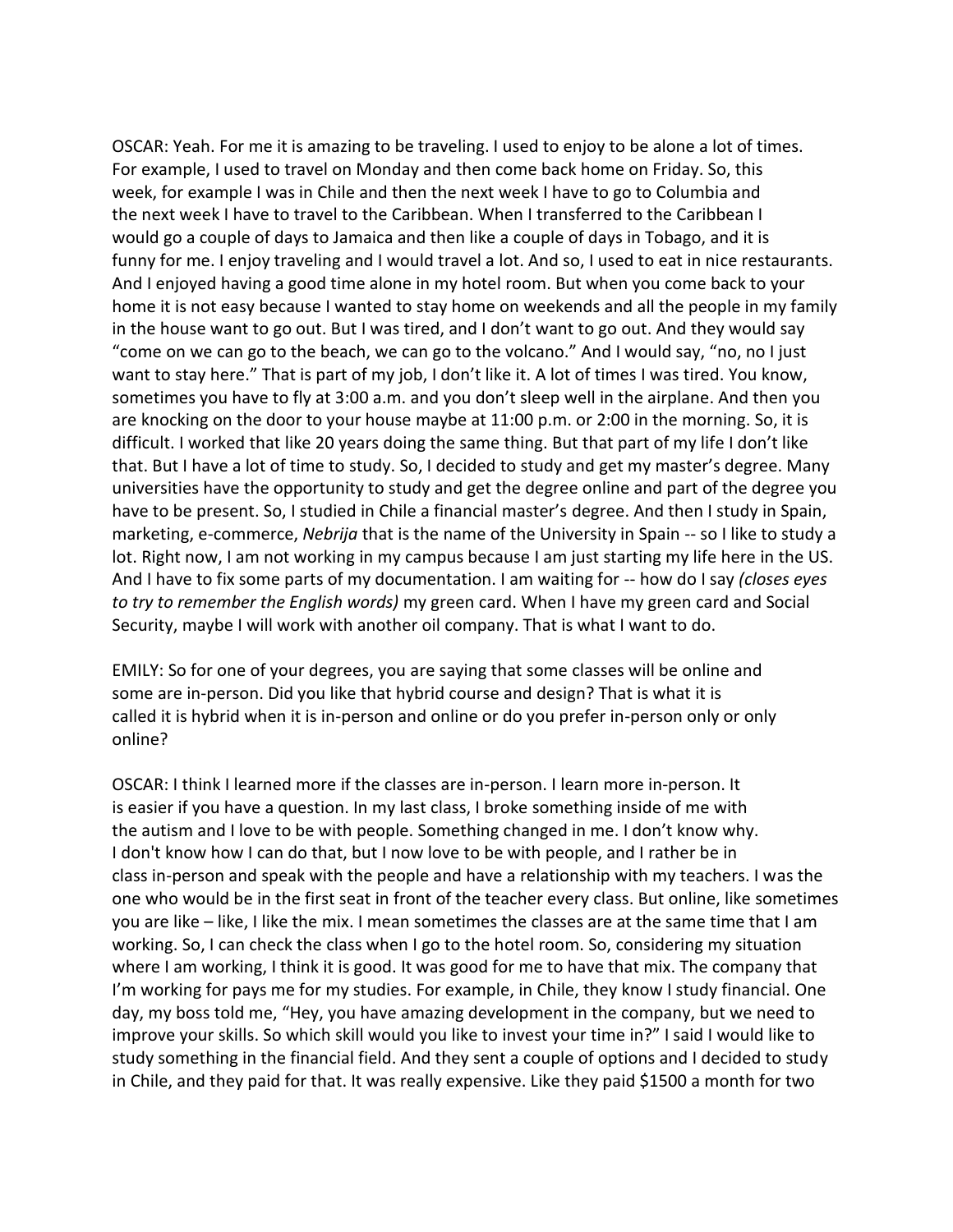years. For me it was a gift working with them. They invest a lot of money in my development. So, what else?

MIRANDA: Can you hear me?

EMILY: Now we can.

MIRANDA: I don't know why my microphone is delayed. Oscar, I remember you saying in one of the previous sessions that you are primarily doing marketing, but obviously, when you got here, when COVID hit, that is one of the big things that affected marketing. Nobody was doing marketing. I remember you saying that. Is that your main goal? I know you are talking about oil. Are you trying to do more marketing with them? Are you going to need different education from here?

OSCAR: I think I have enough experience and enough skills to work in that area. But I do like research in the field. And I realize in the US that the energy or power things are moving for solar panels. That is why I am working in that area. I think it is the future. Sometimes because I don't have a monthly payment, like if I don't sell, I don't have any money. Sometimes, I feel like unsure. Like I would like to have a regular job, like receiving a monthly or weekly salary. But right now, with the solar panels, I am doing well. I found a space in Colorado. I do many works – many businesses in Texas too. I can do that in Zoom and other apps. I invest like four or \$6000 each month finding leads, customers that want to install solar panels. And then I received the money back. At this point in my life, I think I will be doing this. For example, we are talking right now about the war with the world. I am worried about how it will affect my business. I worry about it. I'm still pushing my team. I have five people on my team, and I have my own company here in Colorado. Liner is part of my company. She is in charge of the marketing in Greeley and that area where she lives. So, I have one person in Colorado Springs and three people here in Denver. That is what I am doing right now.

MIRANDA: Sorry. My microphone, I'm so sorry. You also said you just moved recently. Are you guys all set up and squared away at your new house?

OSCAR: Say that again?

MIRANDA: Are you moved in at your new house?

OSCAR: Yes.

MIRANDA: I was going to ask if you have solar panels there? Are you going to try to do solar panels at your new house?

OSCAR: I want to do that. But, I am leasing this house so I cannot install solar panels here. Right now, I have my credit score which is higher. But I have almost 800 -- it is really high.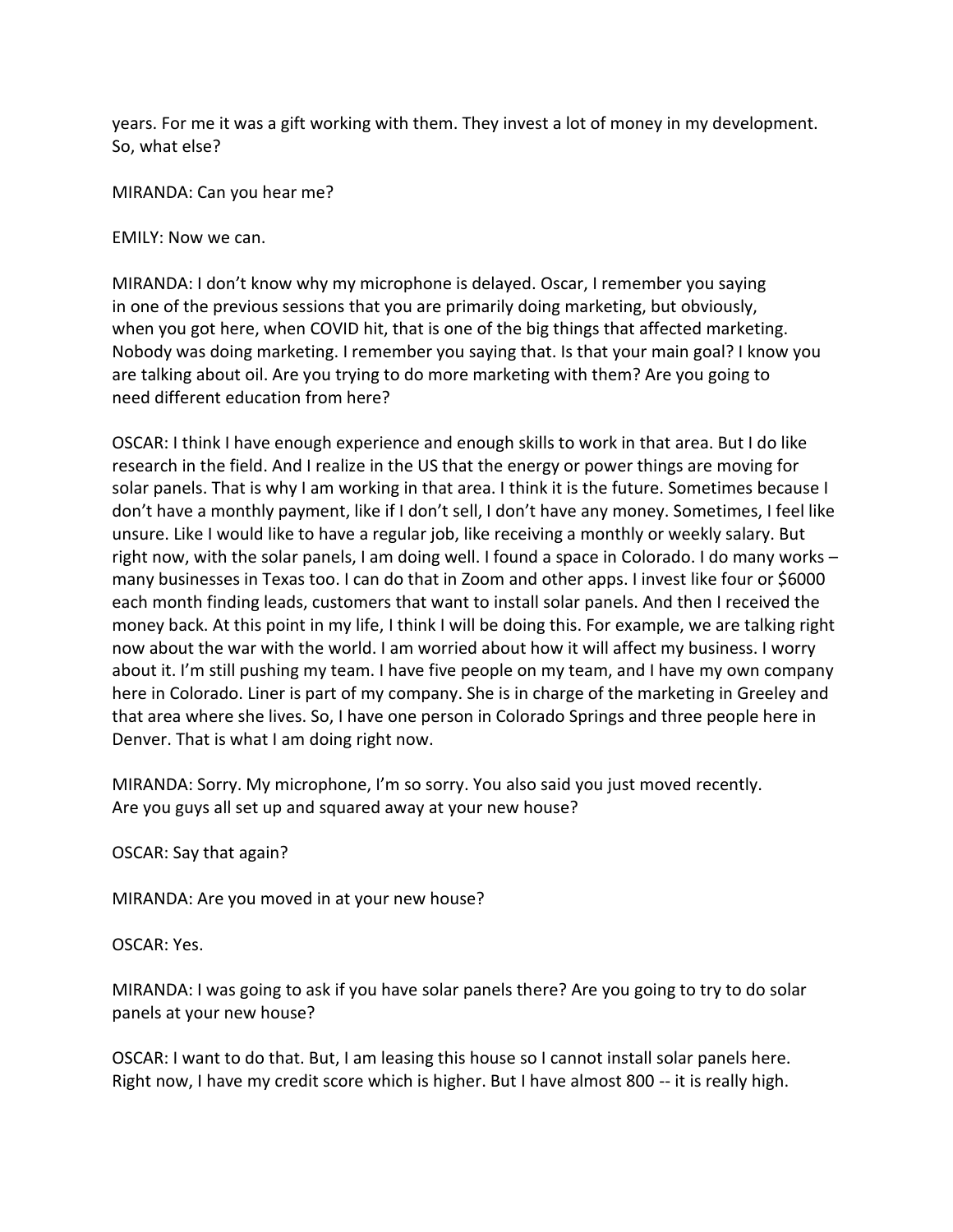But I have very few experience here because I have only two years living here. So, when I tried to buy house, they told me I had to wait at least two years more. I need to show them that I have a good management of my credit. We are waiting for that moment. And then I have my own house and then I will install solar panels. A couple of things. We have a social program that we offer to the people, a water softener and some other thing. In that, I already installed that in the house that I am leasing right now. I am focusing on our health and saving money with the solar panels. Those things, we offer people both things.

EMILY: Miranda, what about you and your job? And guess that you always lived here, you have it worked elsewhere. But what do you have? What do you do? Do you enjoy it?

MIRANDA: Can you hear me? Okay. So, I talked about traveling and stuff. I work for United Airlines. So, I load airplanes for United mostly. I have been there for seven years. Actually, last month was my seven year anniversary. And we are a union job. So that is pretty cool to say that I am like a part of a union. Not a lot of younger kids even know what a union is or what it entails. So that is how I feel pretty privileged to be a part of that. And I love it. I love working around airplanes and being able to travel. And I travel for basically really, really cheap or free because of my job. So, it is pretty cool. I just love it.

EMILY: How long do you plan to stay there?

MIRANDA: I am going to stay until I get out of school. And then hopefully, I can find some sort of research project or some sort of NGO, nongovernment organization, a nonprofit. You know to go work for, I mean hopefully, do research or make a difference. I don't know what that looks like, but I am trying to keep the job until I'm finished with school. And what about you, Emily? I am not even sure what you do for work.

EMILY: Right now, I don't have a job. I was recently working at an adolescent treatment center, like a rehab for teenage boys. And I was working overnight there. I would go in at 10:00 p.m. and get all of 7:00 a.m. and I was there for a year. And I told myself if they didn't move me to a days by then I would quit. And they didn't, so I quit. I enjoyed it a lot. It was a good job and rewarding. I would've like to stay. But nights are not compatible with me and who I am as a person and with school being partly in the hybrid state last year during the pandemic where things were somewhat in-person and somewhat online, it made it easier to work nights. But once the semester began back in person, it was just impossible for me. And I said I am done with this, and I've been asking to be moved to days for months. I haven't been trained in all of the proper areas needed which I have also been asking for months. So, I'm going to quit. And that is what happened. Right now, I am looking into jobs to be a research assistant or a lab technician. I really into the sciences and just research and things like that. I think it would be really fun to do that and I think it would be really good way for me to use my time between now and when I graduate and when I go to graduate school, so I still have experience and still active in the field.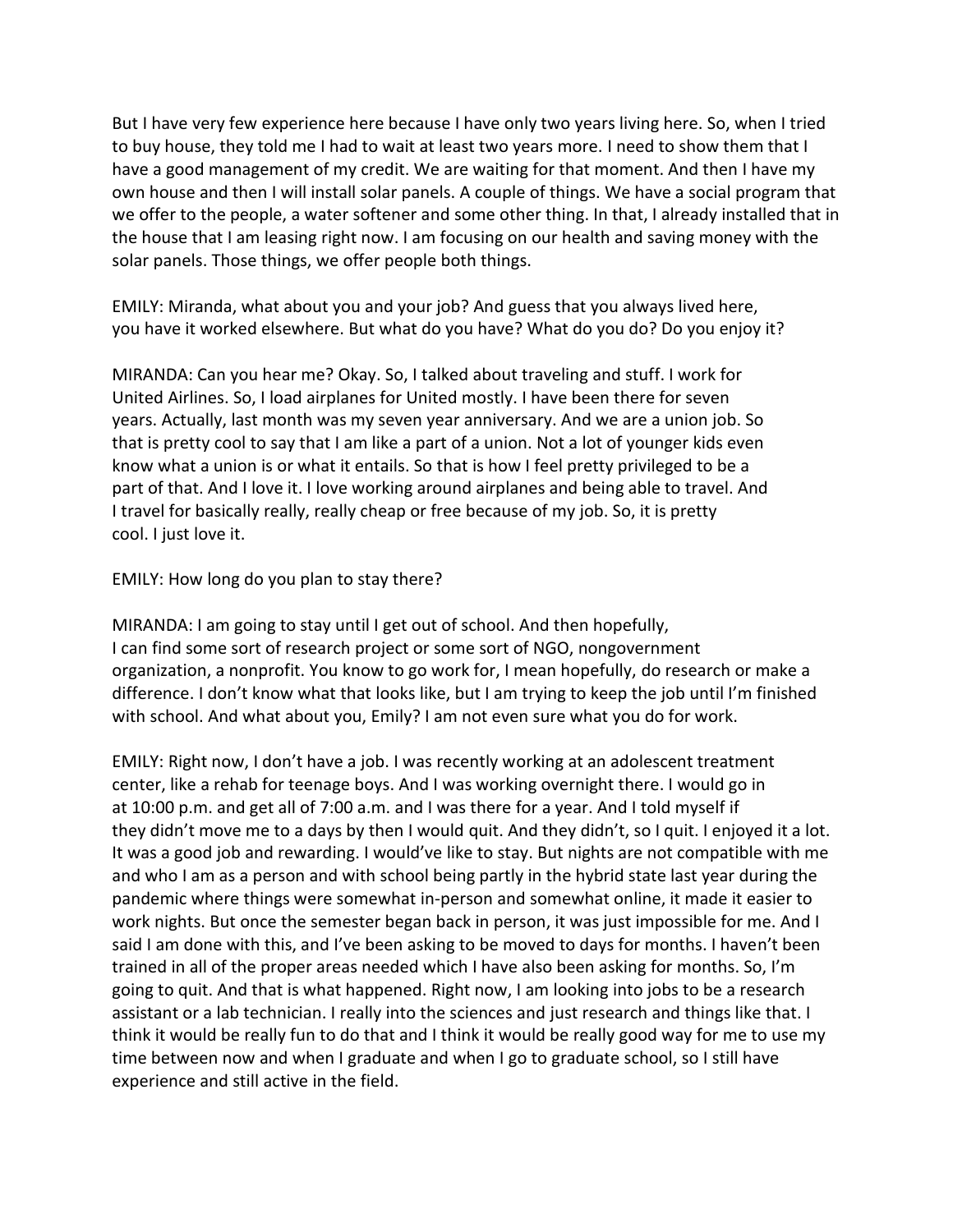### OSCAR: Nice.

MIRANDA: I am totally with you. I agree with that. If I could land some sort of research assistant gig or research before I graduate to build my academic resume, that would be phenomenal. Like that is the game plan.

EMILY: I was actually able to help one of my professors with the original research right now. And she is presenting it at a conference and my name is on it as an author when it is published. And it has been so much fun, and I have learned so many skills that I know will make me stand out academically as well. But personally, I would really love a job too that I can do that in.

MIRANDA: Sorry. I can go. I have one. So aside from earning money, what is the purpose of work? That is kind of a hard question.

OSCAR: No, no, no. That's an easy question.

MIRANDA: You said it is easy? Okay go. *(Laughter)*

OSCAR: For example, for me I have four children and one is living in Chicago and three are living with us. And I have to give them the example that life is not easy. You have to work if you want to build something important for your family. And that is the first thing. The second one, you have to work in something that helps other people. And I try to focus my family on that. For example, my older daughter right now is studying for being a nurse. She understands the things that are important to help others. In that case, if I sell you solar panels, I have to help save the world and the environment. And when I was working in marketing, my focus is helping people do not close their business. Some people don't understand the way they sell. They find new customers. But you have to have purpose in what you do. It is not just about money. Sometimes I'm still helping companies. I have a couple of companies that I'm helping here in Colorado, and they don't pay me nothing. And I do that because I want to. They don't close their business and they do not close their companies. And maybe when they are stronger, they might pay me something. But it is not about the money. It is about giving my hand to them to help them stand up. Sometimes people have amazing products or a services but they don't find a way to catch new customers. And I do that because I love to.

EMILY: Miranda, is there a phrase for doing that where you are helping others and working without charging them. Is it called pro bono work? Okay yes. There is a phrase called pro bono. It means that you are giving your services or assisting others with something job-related at no charge. And it can be because like you said, you want to help them thrive and you want to support them. And I think it is a very honorable thing. And I love your approach toward working. For me I would agree with you similarly that yes money is important, but I really want to help others. That is why I liked working at the rehab center. I felt like I was helping the kids in some regard. It is not easy being in a place like that. There are a lot of difficulties. But it was rewarding to see them do well and become more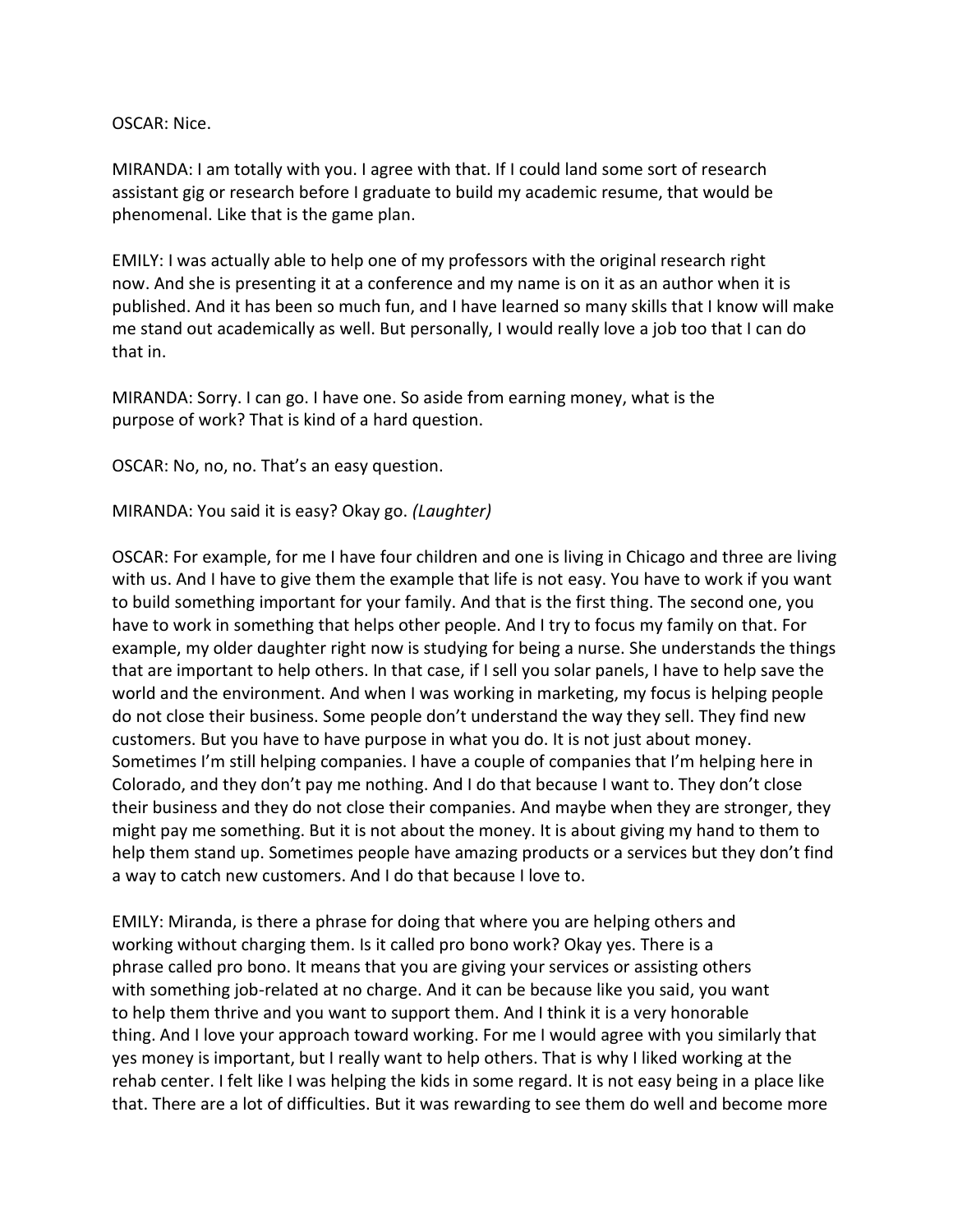confident with themselves and things like that. And when it comes to signs and research, I really want to help understand the brain. I'm really interested in cognition and how the brain works. And I want to help to understand the development of our brains. I think that understanding and perspective will be really helpful for research into how to help with diseases or disabilities or even with computer sciences because they are modeled in a sense after how the brain works. It is such a great general platform for so much, but I don't have to directly work with people. I like working with people. But if it comes to long-term in my profession, I would prefer not to be working hands-on directly with many people every day.

#### OSCAR: Okay.

MIRANDA: Oh, my gosh. I don't know why. It has been a rough week. Thank you for bearing with me. But I do have a question. I will say in my line of work, I work with predominately men. If I had to estimate it, I would say where I work, below the wing of the airplane loading, I work with probably 95% male workforce. So, there is a common theory out there held upon a lot of men that it is a man's job, and it is men's work. Oscar, do you think there are any jobs that should only be for men or only for women? And how does that work back home versus how you see that here?

OSCAR: In my country, like how do I say *Machista*, very much a man's culture. So, in my country there are some jobs that if you are a woman, for example there are no bus drivers. Women bus drivers, there is no one. Flying an airplane, for example if you want to hire a pilot, all of the time the pilot would be a man. The security things, you cannot find a security woman. Here in the US, I think it is more open. We have a few spaces for more work open for women. I think there are some skills but talking about gender is really difficult right now because there is a lot of confusion. For example, tomorrow I could start feeling that I am a woman, and you have to respect me. Everything is changing. I don't agree with that. Because I am Christian I believe that I am born a man. But this is the way that I learned that. And I respect other people that think they are different from me. But I think for example some skills, men are stronger for some skills. Naturally, we are physically stronger. I mean you can see that. For example [Indiscernible] I think it is a swimming pool, not so sure what sport. Like he said he feels like he is a woman but now he won 12 gold medals fighting against women. I think that is crazy thing. So, talking about that, you know the stronger things. But I think in mental things or things where you use your mind women are stronger than us. For me, I have two daughters living with me and my wife, I realize the brain of a woman is an amazing brain. It is stronger than us for lot of space. Like we cannot do two things at the same time, and I think women can do more. I am not so sure if I can talk to you about a skill for just one job or another job. But I think maybe the women need some tools. For example, I am taller than a woman. Used to be that men would be taller than women and sometimes you need to be taller for some kind of work, for kind of job. So maybe that difference, I can agree with that. But I think you can use a ladder for example to do it. Like I work with a lot of people from Germany. In Germany, you don't see any difference. You can find a job if you want in any market, any different kind of job. It is open for women and men.

MIRANDA: Yes. That is interesting. Is that in Germany?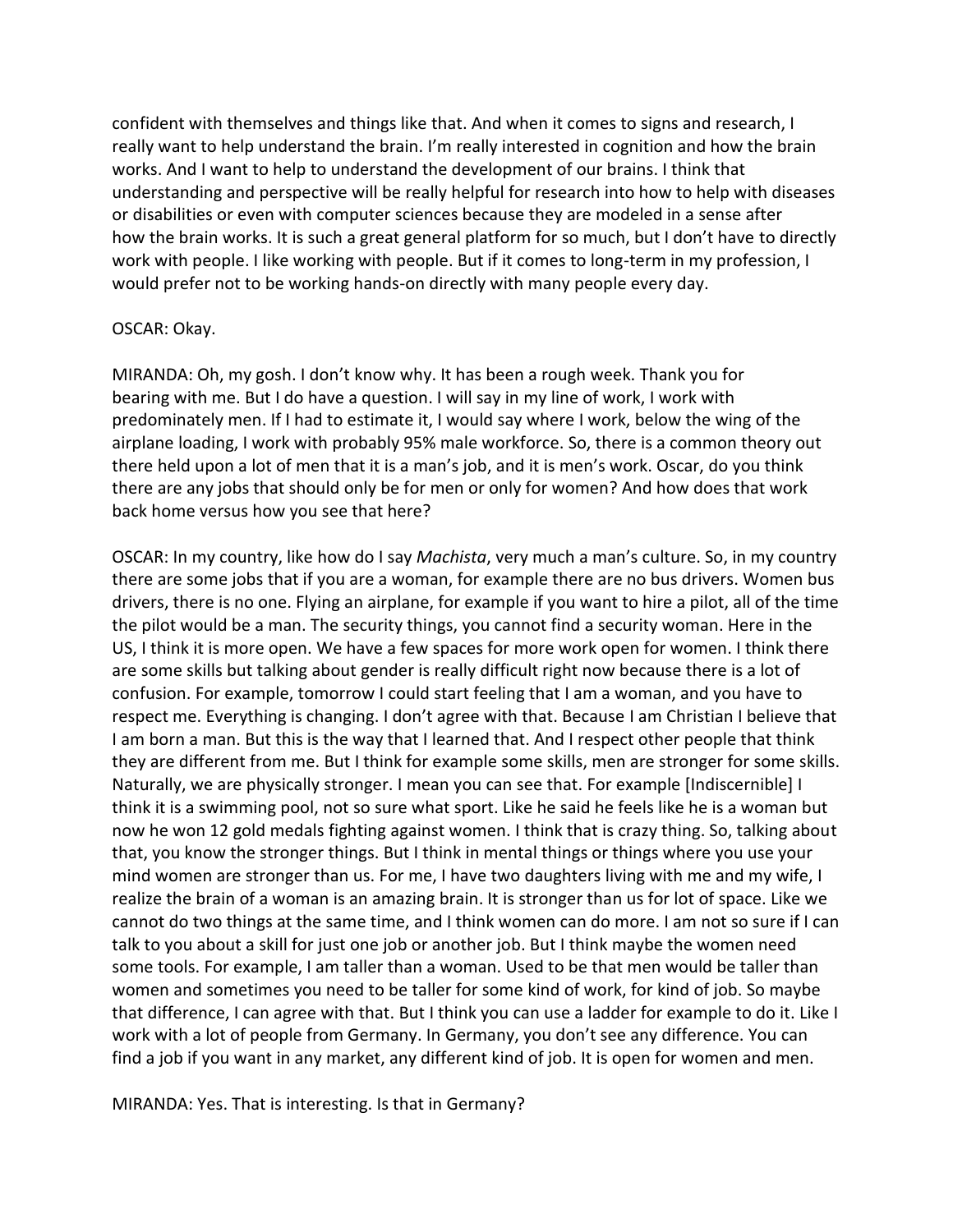OSCAR: Yes.

MIRANDA: We know you work with Liner, but do you work with a lot of women? Like how was the gender scale?

OSCAR: I have in my team four women and two men, me and another guy from Venezuela. The rest are women.

MIRANDA: That is cool.

OSCAR: I think it is easier for me. Women understand faster. It is the way, other people that I found, sometimes if you hire a man, all the time they want to be drinking beer or something like that. Sometimes you lose all of your investment in one person. And I think women are more focused. So, there is a difference. That is why.

MIRANDA: Like determination?

OSCAR: Yes. Women have stronger determination. And boys are like having fun. Like you know enjoying life. And right now, I don't have time to be losing time to help people to be like focusing.

MIRANDA: Sure.

OSCAR: Right.

MIRANDA: That is fair. And then another good one is what is the retirement age back home in your country? And what do you think it should be?

OSCAR: 65 for men and 60 for women.

MIRANDA: How do you feel about that?

OSCAR: I agree with that. I think some people, like if you are a lawyer, you can work to 75 or something like that. I mean, we talked about money a couple of weeks ago. And like if you retire, like they pay you less money than you are accustomed to earn. So, you might need to be spending less money, but it is not true. Like they pay you a lower salary, \$350, you could die. For example, my dad and my mom, they retired like 10 years ago. And sometimes we have to help them with many things because they don't have enough money. I told you my mom was sick from cancer last week. And it was really expensive for us to pay for her treatment. And we are still doing that because it is impossible with the money that they are receiving right now.

MIRANDA: I relate to that. Our retirement age -- I believe -- I can't speak to the legal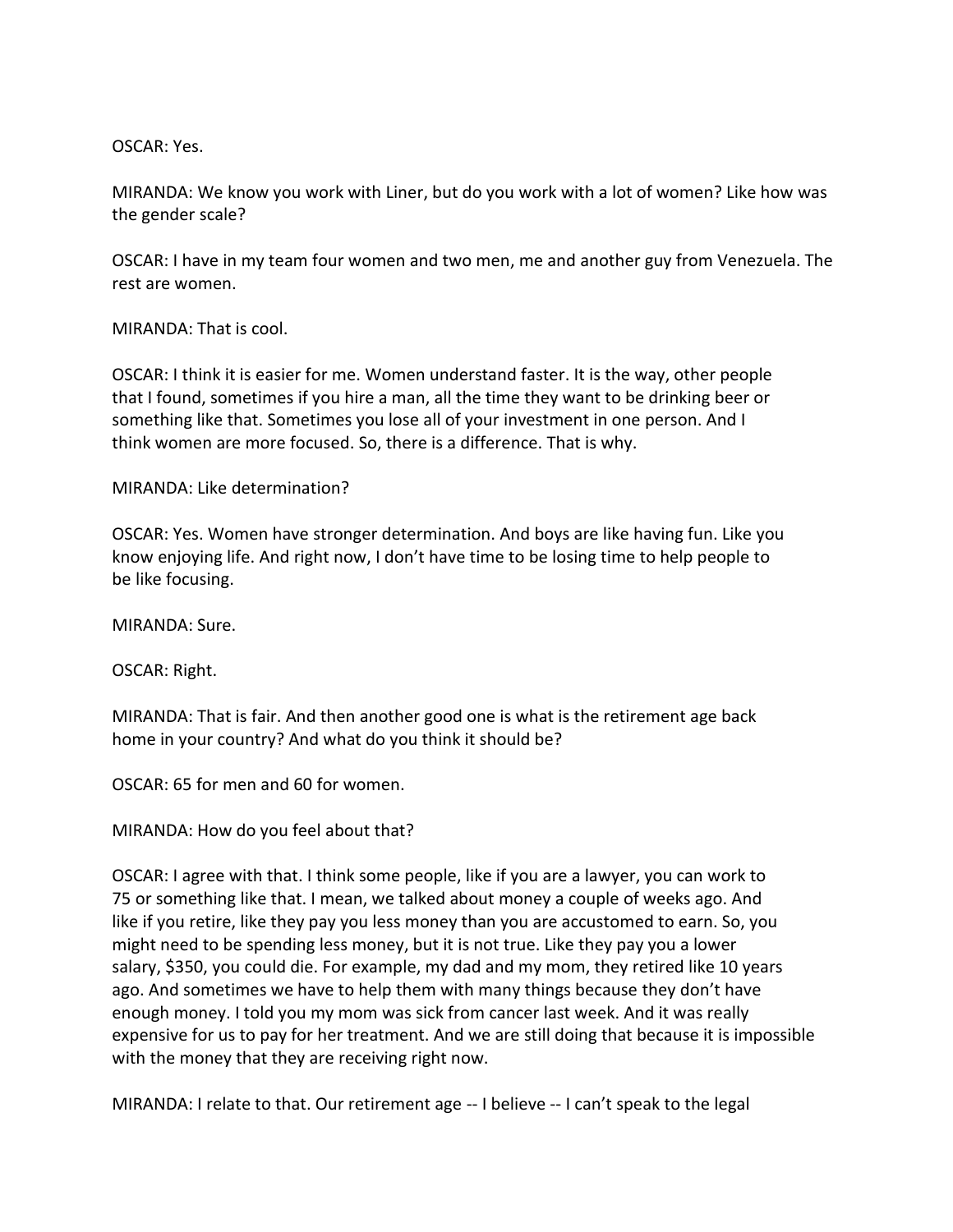age. I can't remember. But I want to say it is 55 or 65.

EMILY: I think it is 65. But I also have heard that sometimes it could be 70.

MIRANDA: Depending on your line of work? I don't know. I don't know what the actual qualifications are. But I do know that watching my own grandparents living here in America on a fixed income started to be a problem when they had health issues arise just because once you retire and you are set at that fixed amount then the cost of living starts to go up, the cost of medical everything is still going up, but they are still like lost in space in this one-time frame back when they retired. And I think it is starting to be a problem. And us younger generations looking to our parents and grandparents, we are starting to realize that is not equitable. It is not working.

OSCAR: No, it is unfortunate.

MIRANDA: Yes.

EMILY: I was looking it up to see the US.

MIRANDA: What does it say?

EMILY: It says the full retirement age is 66 if you were born from 1943 to 1954. The full retirement age increases gradually if you are born afterwards until it reaches 67. For anyone born later than 1960, full retirement benefits are not payable until 67 at least. So, I don't understand why there is a different age range for when you can retire or anything like that. It doesn't make much sense to me. But I guess it's just capitalism trying to make the most out of people and work them until they are dead or die.

MIRANDA: Yup! That is so crazy.

EMILY: I wanted to touch back on the gender disparity or possibility of disparity in my line of work that I was in with the kids and the treatment center. I did not necessarily notice too much of a difference. With mine being all boys, I would say the staff was pretty even between male and female, maybe a few more women. But it was pretty even. There was another place that I know of that was for all girls and that is the majority of women working and very, very few men. I think that has to do with a lot of allegations that the company was having of sexual assault and things like that. So, they are trying to show that they are making smart choices and learning from mistakes. But at least at the all-boys school there is a lot more difference between men and women versus all women school or all schools where it is mainly men working. There would be men in management and those positions, but then like working one-on-one on staff with the kids, those are all women at the place I was recently working at. It was definitely more of a mixture.

MIRANDA: Do you think--this is a random question, Emily, do you think that the boys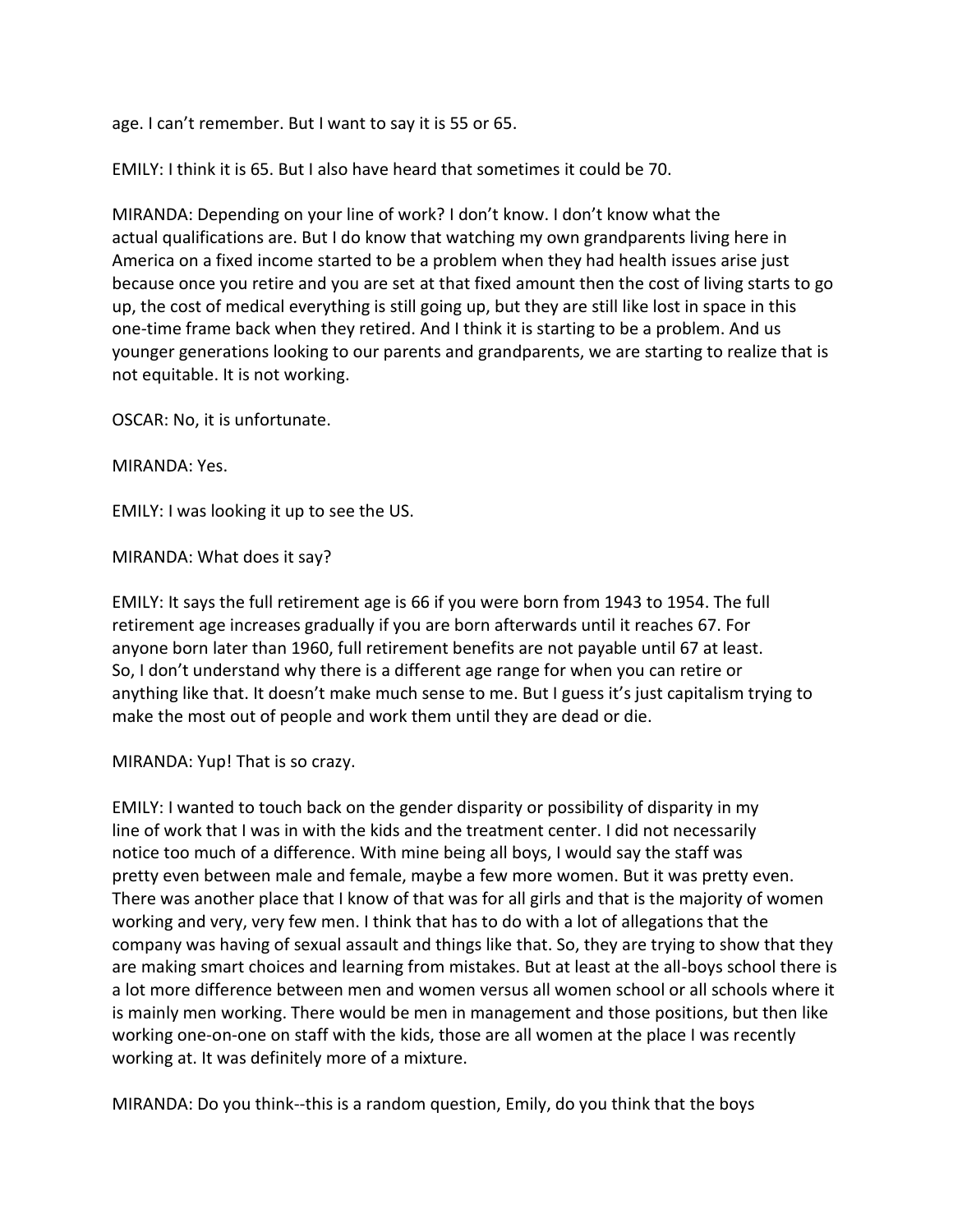that you guys work with were maybe more receptive to the women or more receptive to the men caretakers?

EMILY: Definitely more receptive to the men. A lot of boys that got sent there grew up with the thought processes that they have to be tough, they can't show emotion, they need to be perfect. And to the see the men come in that are able to open up about things that are difficult, really helped them. But I feel like once they reach that point of being able to say "I am not okay," talking to a woman about it was slightly easier.

MIRANDA: Super interesting. Thank you.

OSCAR: I am just kidding. *(Did something off camera to indicate he was also having connection issues).*

EMILY: I was like oh, my gosh. Are you both having issues now? *(Laughter)*

MIRANDA: Do you think there is anything else that you wanted to add, Emily?

EMILY: I'm looking at some of the other questions. But I am honestly kind of curious about how you guys are dealing with the war that is happening in Europe right now, financially, are you having issues with your job because of it? Are you scared for your safety? I am curious how that is being viewed by others.

OSCAR: In my case I am not worried about my safety right now considering the government is trying to be out of the war directly. I know the US is feeling a lot of pressure with Russia and the other economic things. But maybe the market will be contracted, we are starting to feel that the US will start to grow again. But this will stop in the economic field. I am looking at what is happening with the financial indicators. But I know everything will be expensive. The fuel will be expensive. Everything will be higher in a couple of weeks. And there will be less oil that Russia will be selling to the world. And I hope that Russia considered what they are doing right now. They decided to attack, like Finland or Sweden, then it could start World War III and that will of course impact everything.

EMILY: It is affecting so many aspects that I don't even think about. It is interesting hearing the different perspectives. Have you noticed anything, Miranda, on your end?

MIRANDA: I am concerned. It's just scary. Right now Russia is just invading Ukraine, but who is to say they will stop at those borders. And that is when things will escalate at that point if it gets to that. But I mean as far as safety goes, I feel safe here in the US. But I cannot help but hurt for the people who do not feel safe right now. I think I heard it reported today on the news into school that there's 4 million people internally displaced in the Ukraine right now. My heart goes out to them. And I think they said 845,000 plus that were able to get out of the country and across the border. And we need a better system for refugees and immigrants. And we don't have that. We don't have an adequate system to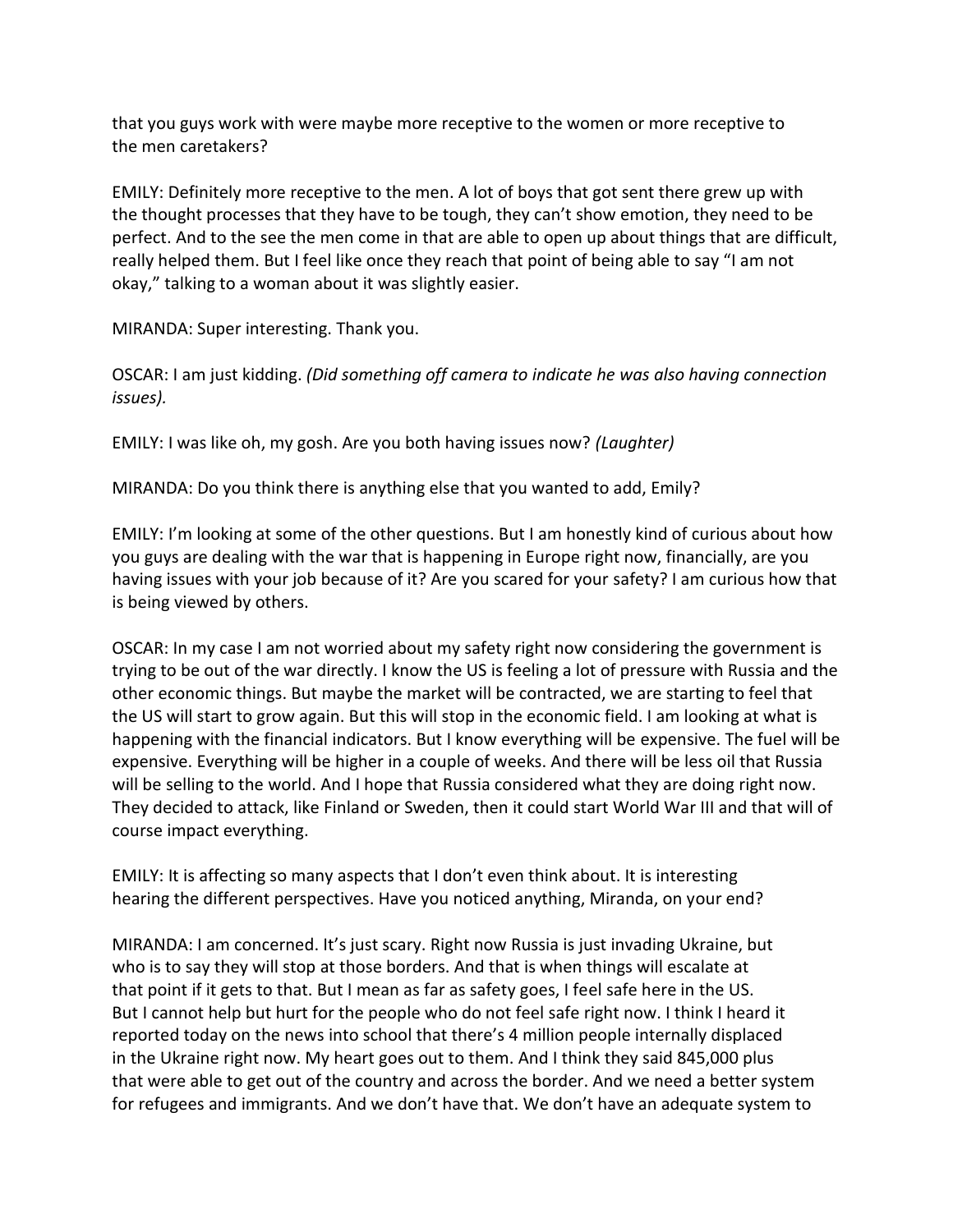carry people, especially in times of conflict. These people did not make this choice. The Ukrainians did not choose this. It weighs heavy. It really does. How do you feel, Emily? I know you have ties back there. Do you have any contact with family or anything like that back there?

EMILY: I am friends on social media, like Facebook and Instagram with my biological mother. We don't talk too often. She only knows Russian, and I primarily only know English since I am still learning it. I was looking at her Facebook page to see if she had any recent activity and I have not seen anything. She doesn't post frequently. But I don't know. I know she grew up in Moldova which is a little bit southwest of Ukraine. And her parents are from Ukraine, and she is pretty young. I'm assuming her parents are probably still alive. I don't know where they are. But I'm worried that something could happen to her or them and that if Ukraine does get taken over, are they going to try to take Moldova over again? So, it is something that I worry about but really, I cannot do anything besides watch. I can support petitions and things like that.

MIRANDA: My thoughts and prayers go out to you and everybody, everybody in the Ukraine.

EMILY: It is difficult. I was looking at the page of questions and the last went in there kind of intrigued me especially right now with some people not being able to go into work and being at home. Do you think that housework and raising a family counts as a job? I personally think it does.

MIRANDA: Definitely. And it doesn't have to be gender, but it mostly is right now. But I think that any type of housework and all of the effort that it takes to raise a family is real work. I mean you are not getting paid, and it is unpaid work, but it is real work. That is how I view it.

EMILY: There is no break from it either. It is not like you go to work and come home and relax. It is constant. And you are always there and always having to be attentive to the cleanliness, to the other individuals, to the cooking or the dishes or everything. It is nonending. I think it was last week when we were speaking about the most important family member, you and Liner saw it as the mom, and she said without mama, there is no life, I think that is what she said. If the mom did not do the housework, do you feel like it would still get done? How would that work?

OSCAR: In my case my mom worked as the manager of a bank all the time since I remember. And my dad too. We used to have a person to help us with cleaning house and cooking things. My mom used to not be involved in that. And sometimes when the person cannot come to our house, because I was the older son, I used to cook and I learned to cook and I used to know everything in the house, and I really appreciate that. Because right now here, of course everyone is involved doing things. And for me it was not any problem. I love to cook. For example, right now there are some friends here. We want to cook a soup. It is like a Venezuelan recipe. There is a Venezuelan guy. And he wants to be with us. For me it is amazing to be cooking. Sometimes I don't like, for example I don't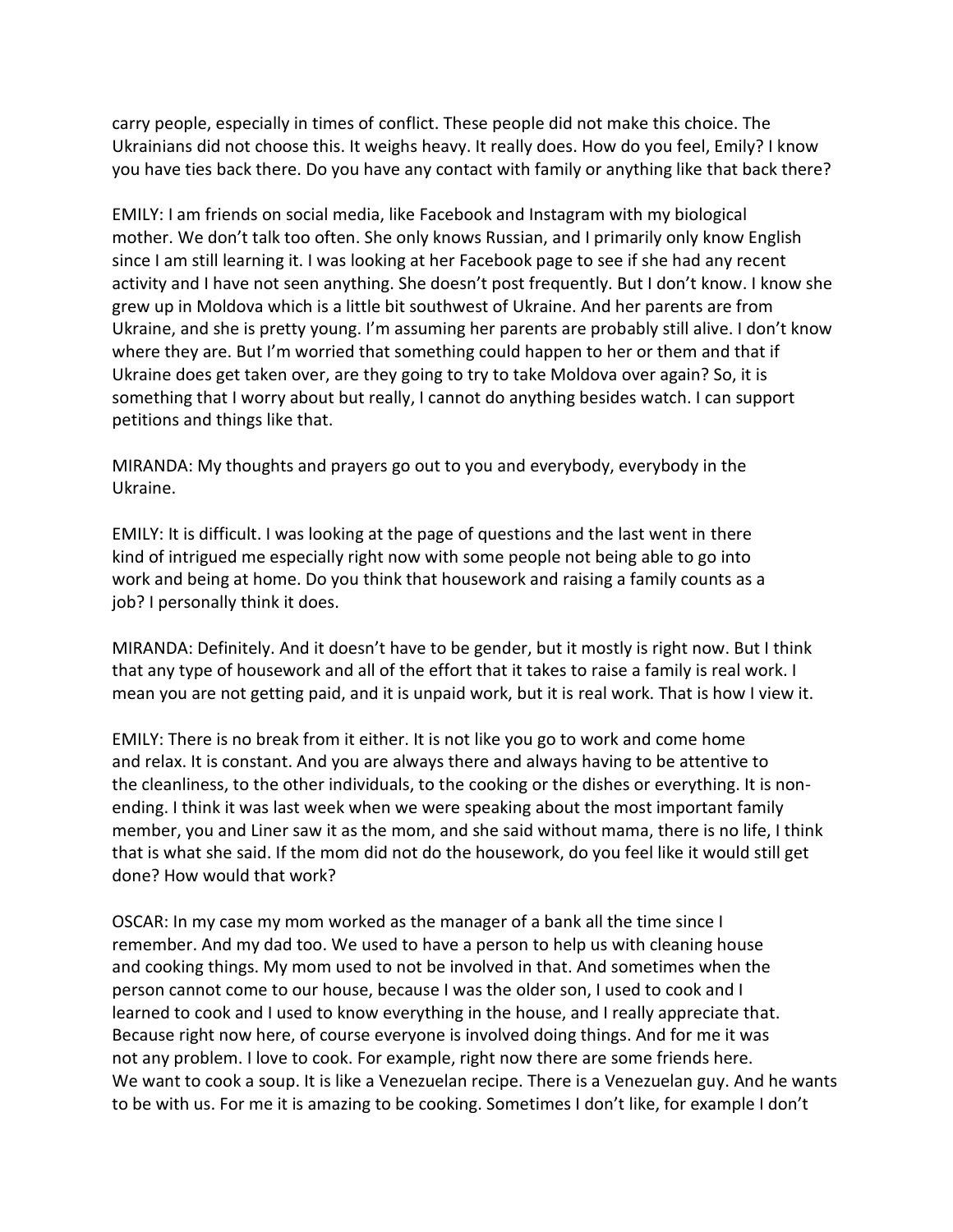want to wash the dishes. It is something I don't like to do. But if I have to, at my house right now, my turn is every Sunday. So, many times on Sunday I go outside because I don't want to clean up. But we separate these things. Right now, my family we are focusing on why my wife has to do everything. I mean she is the mom. But it's not like that.

MIRANDA: That is awesome. One of my biggest rules with my partner or my family is if you cook, I clean. If I cook, you clean up after. So, I will cook it all. but I will not do all the dishes too.

OSCAR: Amazing. For example, right now if I'm cooking, I have to clean everything.

MIRANDA: That is a lot.

OSCAR: Yeah, it's heavy. For example, last weekend we received here some friends. And I think I cooked for two or three hours. And then I had to clean everything because I wanted everything clean for when they came. And my children were playing with the iPads and everything. That happened on Saturday. On Sunday, I said you have to clean everything. The whole house. Not the dishes. But they had to clean everything else. Put the trash outside and all of that.

EMILY: One less thing and then you can go because you have soup to make for the friends. Last week you were practicing the word valuable.

OSCAR: *(Laughter)* Valuable.

EMILY: That is amazing! That is awesome! Awesome! I was wondering how that was going. That was great.

OSCAR: You know my children were listening to that and they pushed me to say that the whole day. I said "Hey don't do that to me please!" I am not so sure why that was a problem for me to say that. But I practice a lot.

EMILY: It was great!

MIRANDA: Wonderful!

OSCAR: Thank you.

EMILY: All right. You guys can go. Oscar, I loved talking with you again. And Miranda, I loved learning more about you and your life. We will see you guys, hopefully both of you next week.

OSCAR: Yes.